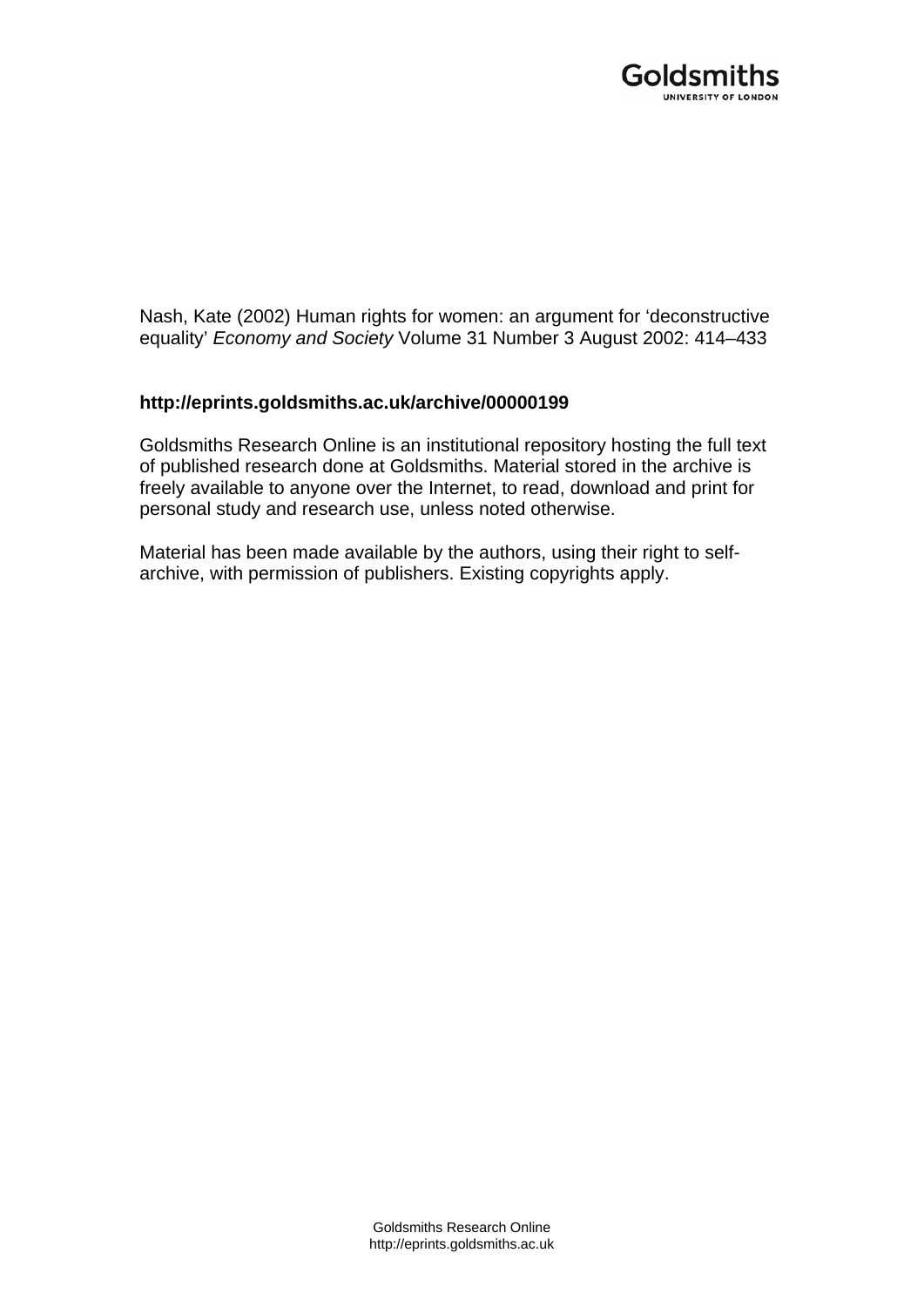# **Human rights for women: an argument for 'deconstructive equality'**

Kate Nash

Kate Nash, Department of Sociology, Goldsmiths College, London SE14 6NW. Tel: 020 7919 7734; E-mail: k.nash@gold.ac.uk

# Abstract

The status of universalism has been much debated by feminists at the end of the twentieth century. Poststructuralist feminism is readily positioned in these debates as antagonistic to normative universalism. It is criticized as such: how is injustice to be judged and condemned if contestation and the openness of ungrounded universalism are the only ideals? This paper is a 'sub-philosophical' enquiry into the normative commitments to equality implicit in poststructuralist feminism and its relationship to 'actually existing' human rights for women as they have been re-worked by the international feminist movement. It argues that poststructuralist feminism can be used to provide support for one possible understanding of equality encoded in the Convention on the Elimination of All Forms of Discrimination Against Women. It addresses feminist concerns over universal rights as androcentric and ethnocentric, arguing that extending human rights to women is compatible with poststructuralist commitments to anti-essentialism and anti-foundationalism and required by the model of 'deconstructive equality' implicitly shared by CEDAW and poststructuralist feminism.

*Keywords:* international feminism; poststructuralist feminism; human rights; equality; ethnocentrism.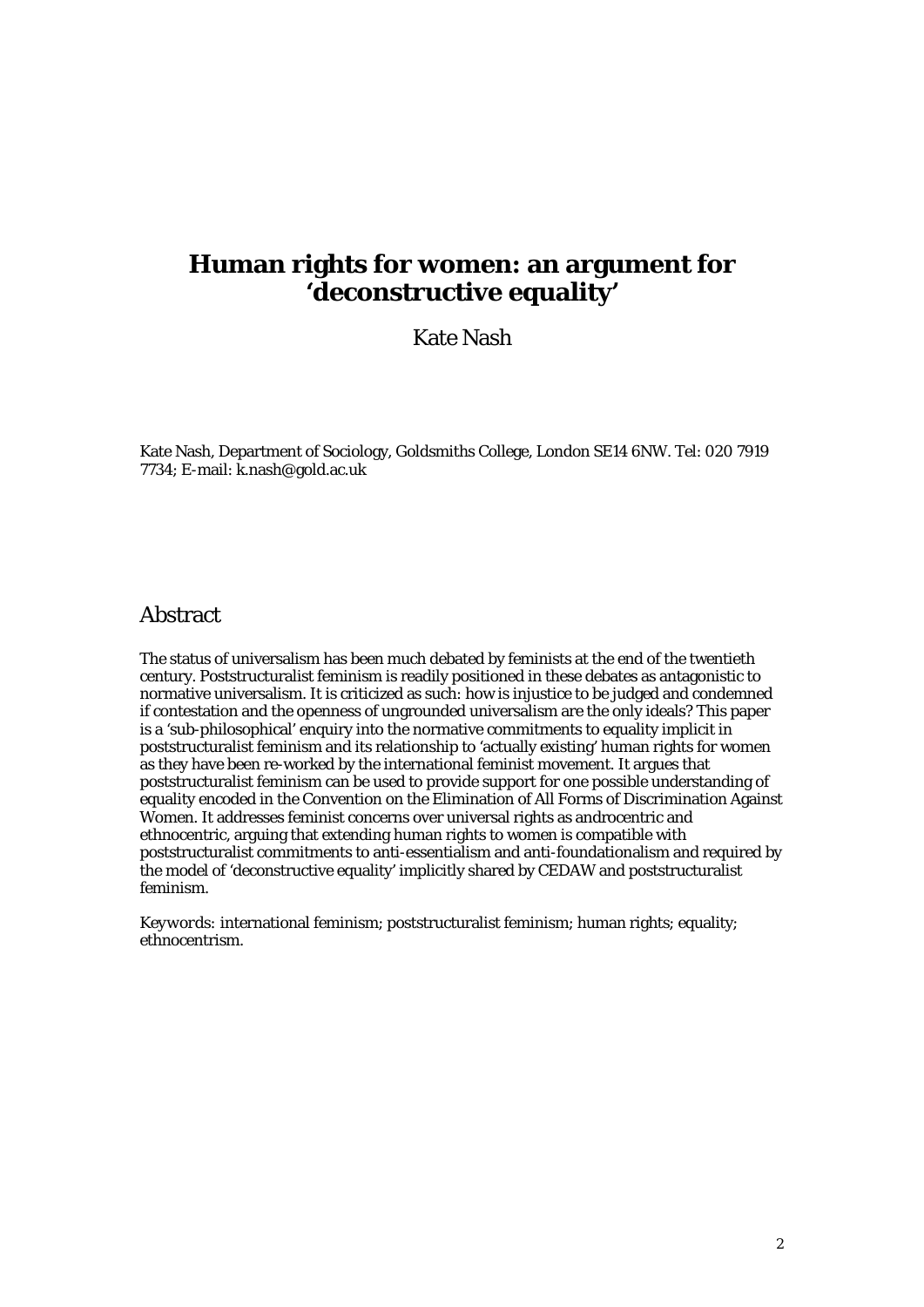Human rights are increasingly important, both in actuality and in political theory, as a result of increasing interest in globalization (e.g. Held 1995; Dunne and Wheeler 1999). There is an extensive specialist feminist literature on human rights issues, mainly written by lawyers and activists (e.g. Bunch 1990; Charlesworth, 1994; Charlesworth, Chinkin and Wright 1991; Kerr 1993; Cook 1994; Peters and Wolper 1995; Peterson and Parisi 1998). The relative success of the international women's movement is, however, in uneasy tension with the highly developed suspicion of universal rights in mainstream feminist political theory. Challenges to Enlightenment thought and increased emphasis on sexual difference and differences between women mean that feminist political theorists are wary of universal rights as androcentric and ethnocentric (Phillips 1992). This paper is an attempt to think through the issues raised by human rights for women and to argue that some of these suspicions, if not misplaced, are overstated with respect to the way in which universal human rights are being developed and used in practice. In particular, I shall argue that poststructuralist feminists should support human rights for women as part of a long-term strategy aimed at achieving sexual equality.

With respect to androcentrism, feminists have argued that liberal rights, to which human rights are at the very least closely related, are not universal at all. Analysis of the history of liberalism shows how individual rights were conferred on male heads of household, dependent on the labour of women in the private sphere within which those rights did not apply. It is argued that, given that the individual of liberal rights is actually not genderneutral, the very form of the liberal law as universal means that women's specfi c embodiment, concerns and interests are necessarily devalued or neglected (Pateman 1989; Rhode 1989; Gatens 1991). Women's use of supposedly universal rights can only reinforce male domination; it cannot bring about genuine freedom or equality for women.

Furthermore, principally as a result of the work of black feminists, feminist political theorists are now sensitized to see sexual difference as just one among others that contribute to inequalities and domination. This understanding does not simply mean that feminists should always be aware of differences between women but also that in certain contexts some women may see their allegiance to some groups of men more readily than to other women. This is evident, for example, where women are committed to women's issues and also to struggles against structural racism in which white women may have considerable investment (Carby 1982; hooks 1984; Brah 1992). This critique has particular consequences for feminist thinking about human rights in a global context. Black feminists have argued that, where Third World women are judged in ethnocentric terms to be lacking in human rights, a colonialist logic in which the construction of 'the Other' serves only to legitimate the centrality of (Western) man is reproduced (Mohanty 1991: 73; Lazreg 1990). This argument does not necessarily lead to cultural relativism, which is currently rather unpopular (but see Bulbeck 1998). It does, however, lead to questions about the appropriateness of universal rights in particular contexts, whether on the basis of cultural differences or, increasingly, in relation to particular socio-economic formations (Spivak 1999).

Although the first set of critiques, of liberalism as androcentric, may point towards an essentialist understanding of sexual difference (Nash 1998: ch. 2), the mistrust of universalism is generally associated with feminist readings of postmodernism and poststructuralism (Nicholson 1990; Barrett and Phillips 1992; Butler 1995). The dominant themes of contemporary feminist political theory are anti-essentialism and antifoundationalism. Anti-essentialism involves the deconstruction of assumptions and claims that identity has some intrinsic essence and the understanding that identities are always socially constructed, contextual and necessarily constituted through exclusion (Fuss 1990; Spelman 1988). Anti-foundationalism, as I am using the term here, involves reflexive consideration of the ultimate grounds of truth claims or moral universals with a view to understanding how they have been contingently established in particular texts or historically specific traditions of thought. Such an understanding is supposed to contribute to the contestation of their unquestioned status as foundations and so to the democratization of thought (though not to the elimination of foundations as such, which are indispensable to thought) (Butler 1995). Both anti-essentialism and anti-foundationalism are thought to be especially important in a post-colonial context because they enable rethinking of the way in which the necessary partiality of reason has been mapped on to the ethnocentric exclusion of 'Others' as inferior.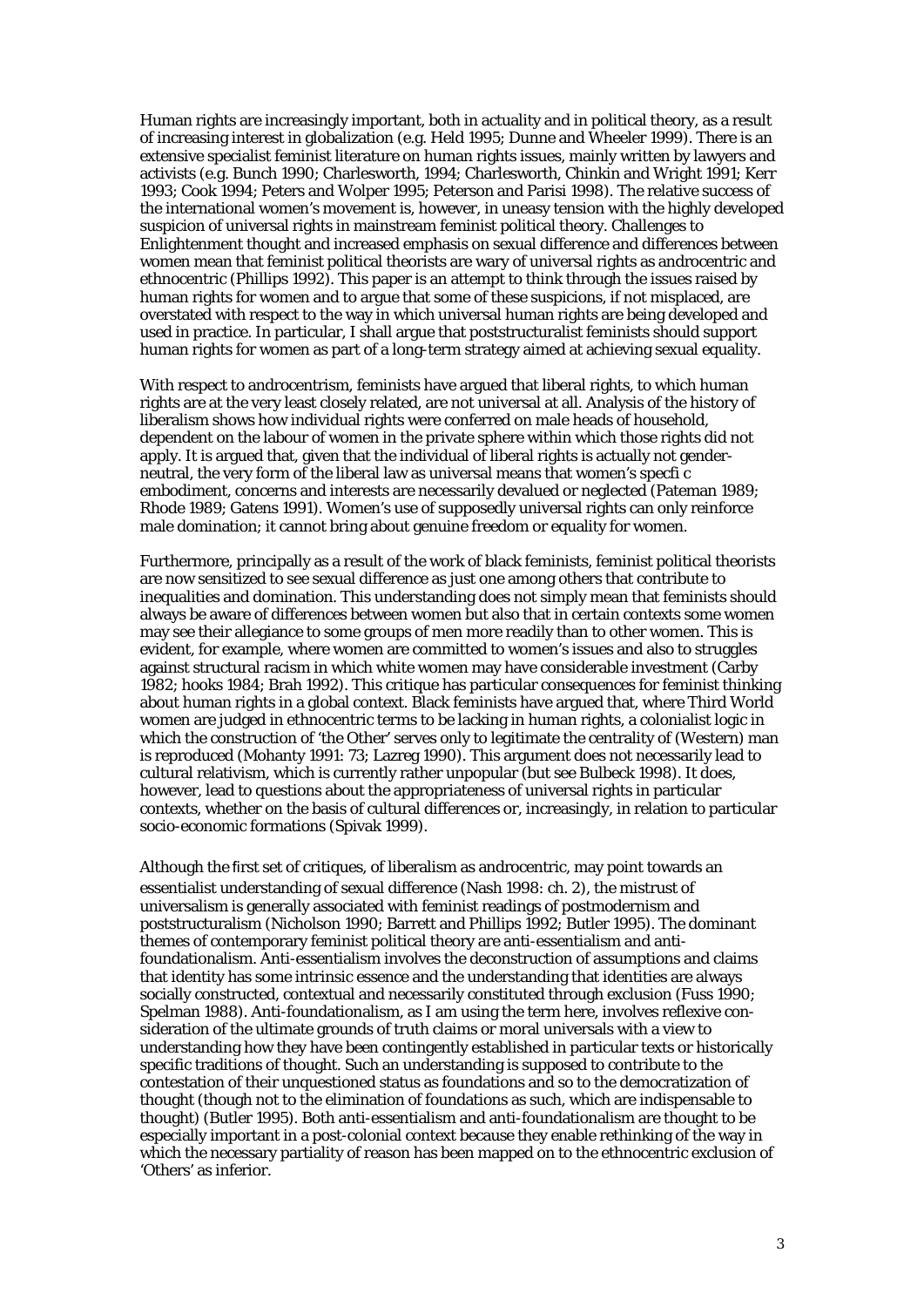This paper will argue that, despite the undoubted pertinence of feminist critiques of universalism, human rights need not be rejected as 'terroristic' (Lyotard 1984: 63–4). It is possible to understand the (increasingly successful rather than decaying) meta-narrative of human rights in such a way that it does not undermine poststructuralist commitments to continual contestation, disruption and difference. I shall also argue that thinking about 'actually existing' human rights, in a kind of 'subphilosophical turn' (Robbins 1998: 3), offers the opportunity both to clarify the normative claims implicit in poststructuralist feminism and also to enable judgements of human rights from a poststructuralist feminist perspective. Poststructuralism and postmodernism have been criticized as negligent on this account, unable to elaborate universal principles that would constrain the unjust possibilities that must arise if contestation and the openness of ungrounded universalism are the only ideals to which we subscribe (Lovibond 1990; Benhabib 1996: 8). This paper addresses such criticisms, attempting to direct poststructuralist feminism towards positive normative statements. It is intended as a contribution to poststructuralist feminist political theory rather than as an analysis of women's rights as human rights as such. I hope to encourage those feminists for whom poststructuralism is intellectually compelling to address the issue of political judgement in a less ad hoc way than anti-essentialism and anti-foundationalism seem to require.

#### **Feminist re-workings of androcentric human rights**

Feminists active in the human rights arena are concerned with the way in which universal rights exclude women as women. However, they are less interested in the critique of universal rights in abstract terms and more in extending andro-centric definitions of rights to try to include women's concerns within the framework that they provide. This is only in part because human rights are, in principle at least, backed by the force of states, international and supranational institutions. In fact, human rights law and institutions are cumbersome and relatively ineffective (Byrnes 1994). Even where particular conventions have been ratified by states there often remains a separation between domestic and international law. States may sign conventions but fail to pass relevant legislation and rulings are made at the discretion of judges who may be ignorant of, or unwilling to enforce, laws even where they have been passed. Nevertheless, the legal standing of human rights is felt to contribute to people's willingness to take up rights issues, while, symbolically, rights discourse provides a powerful vocabulary for challenging wrongs. Feminist activists therefore advocate the extension of human rights, despite their limited effectiveness, because of the way they contribute to a culture in which justice is furthered as an ideal (Chinkin 1998; Charlesworth 1994).

It is conventional in the literature on human rights to divide them into three 'generations' according to their historical development.1 This is in itself problematic for feminist understandings of human rights development insofar as it suggests inevitable progress. It is useful, however, insofar as the different generations were consolidated at different historical moments and through different ideological projects.

The first set is the most privileged and the most classically liberal: the civil and political rights codified in the Universal Declaration of Human Rights (UDHR) and the International Covenant on Civil and Political Rights. Feminists have argued that this set of rights is androcentric in its construction of the opposition between the public sphere of rights and the private sphere of family, intimacy and household relations outside the scope of rights discourse. For example, the UDHR defines the family as entitled to 'protection from society and the state' (quoted in Peterson and Parisi 1998: 145). This means that violence against women in the private sphere is not seen in human rights terms as a contravention of civil rights: 'Everyone . . . entitled to all the rights and freedoms set forward in this Declaration' (ibid.: 147) is a man. The feminist campaign for the definition of rape, enforced prostitution and indecent assault to be treated seriously as war crimes has undoubtedly brought public attention to the issue and has also resulted in successful prosecutions at the Hague Tribunal (Robertson 2000: 284–6). Feminists are also considering how the powerful international prohibition on torture, now defined as action by or at the instigation of a public official, might be extended to include torture by individuals in the private sphere (Copelon 1994). The use of human rights to challenge structures and incidences of violence against women across the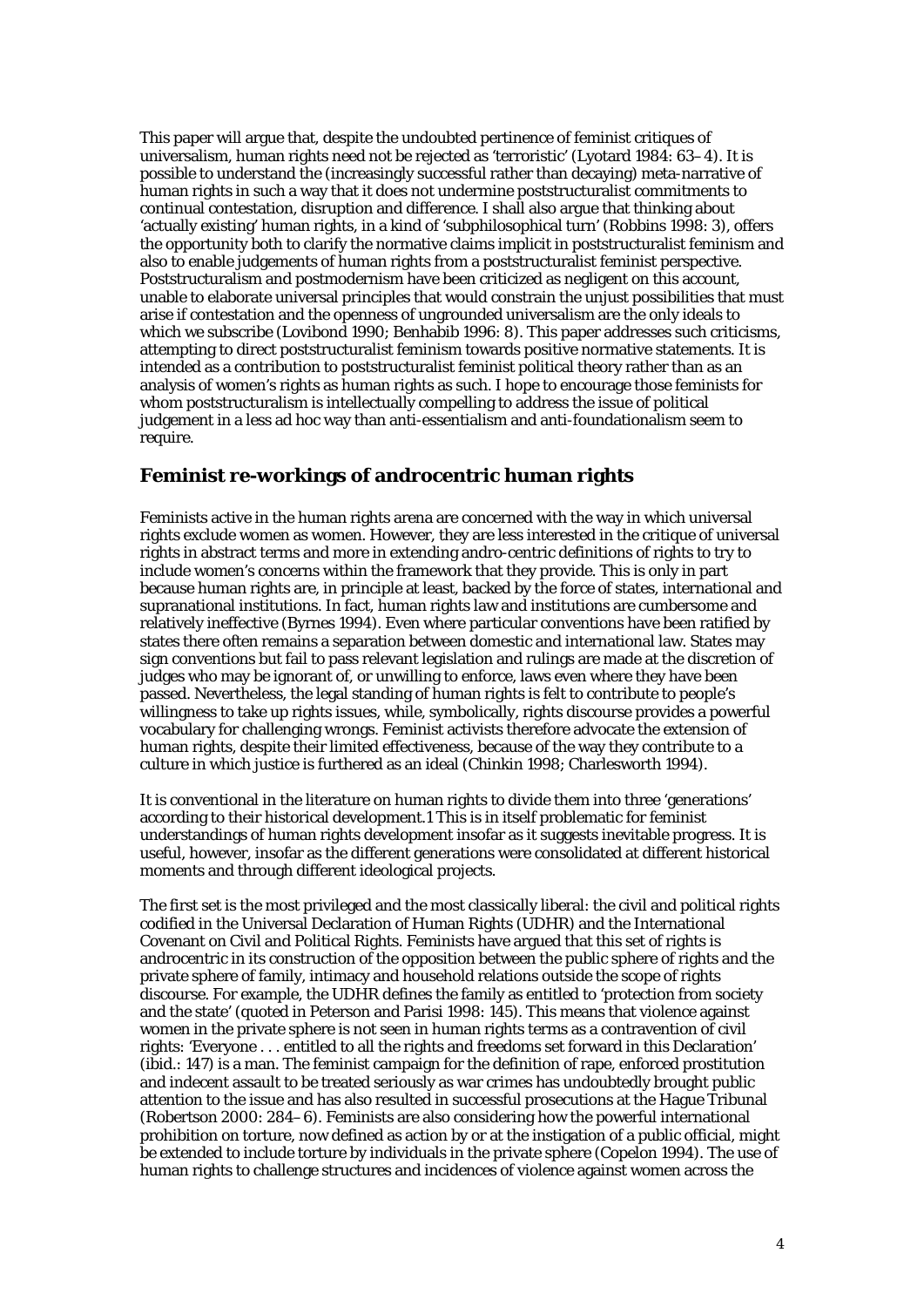world has been the most successful way of extending human rights to women, doubtless because of the prestige civil rights already enjoy and because it has proved relatively unproblematic to re-describe taken-for-granted violence against women as illegitimate (Keck and Sikkink 1998: 203–6).

The second set of rights is set out in the International Covenant on Economic, Social and Cultural Rights (ICESCR). Although this set of rights is more socialist than liberal,2 it nevertheless constructs a public/private distinction that maps closely on to that of liberal rights. Again, it is assumed that power rests with the state and that it is exercised over civil society so that power in relation to the domestic sphere is denied (Charlesworth 1994: 74–5; Pateman 1989). In terms of economic rights, for example, only paid labour is valued; women's unpaid work goes unrecognized and unreported as a contribution to national wealth. Rights to cultural self-determination are equally problematic insofar as culture and religion are seen as 'private' and protected from legal regulation; they are frequently invoked to justify 'traditional' practices enacting or contributing to the subordination of women (Peterson and Parisi 1998: 147–50). Again, feminist activists have worked to extend the remit of economic, social and cultural rights to women, challenging the public/private distinction on which their exclusion is premised. They have lobbied, for example, for statistics to be collected on women's unpaid contribution to recorded wealth, to end discrimination with regard to existing economic rights (such as land rights) and protested that cultural rights should not be permitted to overrule individual rights in the domestic sphere. Women from the South in particular have been active in trying to get economic and social rights taken seriously, connecting arguments against violence against women to inequalities exacerbated by structural adjustment programmes instituted by neo-liberal organizations and institutions. They have been supported in this project by women from the North, but it is arguable that, just as economic and social rights in general are marginalized in human rights culture, so too they are marginalized in international feminism (Stienstra 2000).

The third generation of rights is similar in intent and consequences to the rights to cultural self-determination of the second generation but it goes much further in the direction of group rights. The Draft Declaration of the Rights of Indigenous Peoples is predicated on the need for cultures to be protected against forced assimilation and domination in relation to genocide and/or the homogenizing tendencies of globalization (see Peterson and Parisi 1998: 150–3). At first glance, it seems fundamentally at odds with liberalism insofar as rights are accorded to collectivities rather than to individuals, but political philosophers have justifed group rights in liberal terms (Kymlicka 1995). Somewhat ironically, given the feminist critique of individual rights as androcentric, the radical/liberal feminists engaged in extending human rights to women tend to find themselves opposed to this set of rights for this very reason. Women do not form the kind of group to which self-determination would be appropriate and, while they may benefit from ownership and control of 'cultural property' along with other members of collectivities, the precedence of group rights over individual rights is likely to make women's subordination within collectivities more difficult to challenge (Peterson and Parisi 1998: 150–3; Charlesworth 1994; Okin 1999; Shachar 2000). This mistrust of cultural rights to difference on the part of radical/liberal feminist activists may seem to mirror the poststructuralist feminist mistrust of universalism in such a way as to make the two bodies of thought irreconcilable. It is one of my aims in this paper to show that feminists engaged in rethinking human rights and poststructuralist feminist theory should not be opposed in this way.

Feminist re-workings of human rights in practice have been greatly facilitated by the Convention on the Elimination of All Forms of Discrimination Against

Women (CEDAW). It was adopted by the United Nations General Assembly in 1979 and has now been ratified by most states – albeit with the greatest number of reservations on any Convention, a serious constraint on its practical efficacy (see Lawson 1996; James 1994; Charlesworth and Chinkin 2000: 102–12). The Convention has been used to argue against discrimination against women in human rights declarations themselves, challenging the androcentric exclusion of women from the humanity they construct. In addition, it has farreaching implications for gender relations as such. The most radical article of this Covenant is undoubtedly 5(a), which states that states must undertake: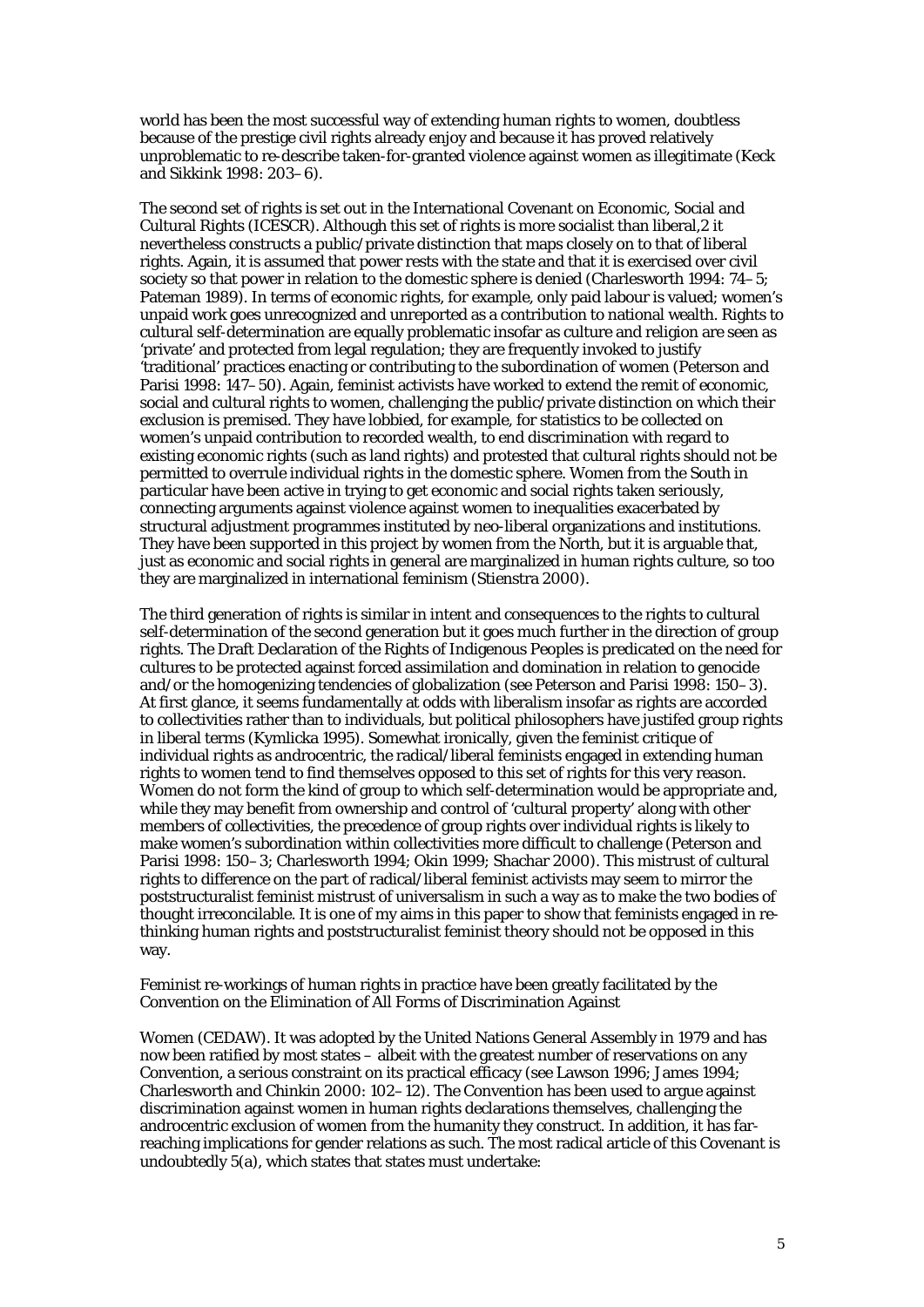To modify the social and cultural patterns of conduct of men and women, with a view to achieving the elimination of prejudices and customary and all other practices which are based on the idea of the inferiority or the superi ority of either of the sexes or on stereotyped roles for men and women. (quoted in Sotela 1994: xi)

What this means is that, in principle, states that have ratified this Convention are undertaking to eliminate all aspects of social, economic and cultural life that contribute to women's inequality. Interestingly, the Convention is here promoting two rather different visions of equality. The tension between the two has been thoroughly debated in recent feminist theory (Phillips 1993; Bock and James 1992). The first we can call the 'difference' vision of equality. On this model, the sexes are different – physically, socially and psychologically; what is associated with women has been devalued and, furthermore, it is likely to continue to be devalued if the second model of equality were to be realized. This model is associated with 'maternalist' feminists for whom what is necessary is that women's biological capacities, social roles and gender-specific thinking should be re-valued so that it is at least equal with those of men (Ruddick 1980; Elshtain 1981; Noddings 1984). It is also associated with versions of psychoanalytic feminism which are more poststructuralist insofar as they see sexual difference as metaphorical while arguing that it is necessary to re-assert and re-value female capacities and desire in order to go beyond the dichotomy of equality/difference (Irigaray 1993; Cornell 1998). This model is encapsulated in the Convention where it refers to the elimination of practices that contribute to the superiority and inferiority 'of either of the sexes'.

The second model of equality takes 'de-gendering' as the ultimate goal of feminism. This model is formulated by the Covenant where it states that practices based on stereotyped roles for men and women should be eliminated. Of course, this does not mean the elimination of all women and men as such, but rather of gendered practices, such that no occupation or values correspond to either sex. This model is associated with the ideal of androgyny as the end point of feminist politics, an ideal which now tends to be seen as problematic. Arguably, androgyny requires ignoring sexual difference and this is seen as impossible (short of a massive surgical re-structuring of the sexes (Elshtain 1987)) or undesirable (since it would mean the final eradication of the feminine in the name of masculine subjectivity (Irigaray 1993)). As a result of the emphasis on sexual difference in contemporary feminist theory, de-gendering, associated with the goal of androgyny posited by much early second wave feminism, has lost popularity in recent times.

'Equality' is not readily associated with poststructuralist feminism. In fact, poststructuralist feminists are more inclined to problematize than to adopt 'equality' as an aim for feminists. A good example is the much cited article by Joan Scott, 'Deconstructing equality-versusdifference' (1990) in which she argues that, since neither equality nor 'difference' is a transcendent value, what we should consider is how they are constructed in particular contexts: what qualities or aspects of situations or groups are being compared in order to conclude that they are, or should be, equal or different? Scott deconstructs the opposition between equality and difference, which she sees as endlessly trapping feminists in terms that reproduce the masculine norm, to open up appreciation of diversity – of contexts, women and possible feminist strategies. As Judith Squires has argued, Scott's privileging of diversity aims is intended to displace the dichotomy 'equality/difference'; however, its effect is also to displace the normative commitment to equality that has been so central to the feminist project (Squires 1999: 136).

Poststructuralist feminists should not give up on equality. The ideal of sexual equality was a condition of possibility of 'modern' feminism (Nash 1998) and it is not clear that it can be dropped without poststructuralist feminism becoming indistinguishable from the reviled 'post-feminism'. Moreover, as they are currently being developed, human rights are important as a means to what, I shall argue, should be the poststructuralist version of feminist equality: 'deconstructive equality'. Certainly, it is clear that liberal rights do imply a notion of equality as sameness, a standard that has been developed on masculine principles, of equal treatment by the law. However, it is less clear that there could ever be a model of equality that did not imply some standard of 'same treatment'. As Zillah Eisenstein puts it, any version of equality, however sensitive to difference or diversity, 'must encompass generalization, abstraction and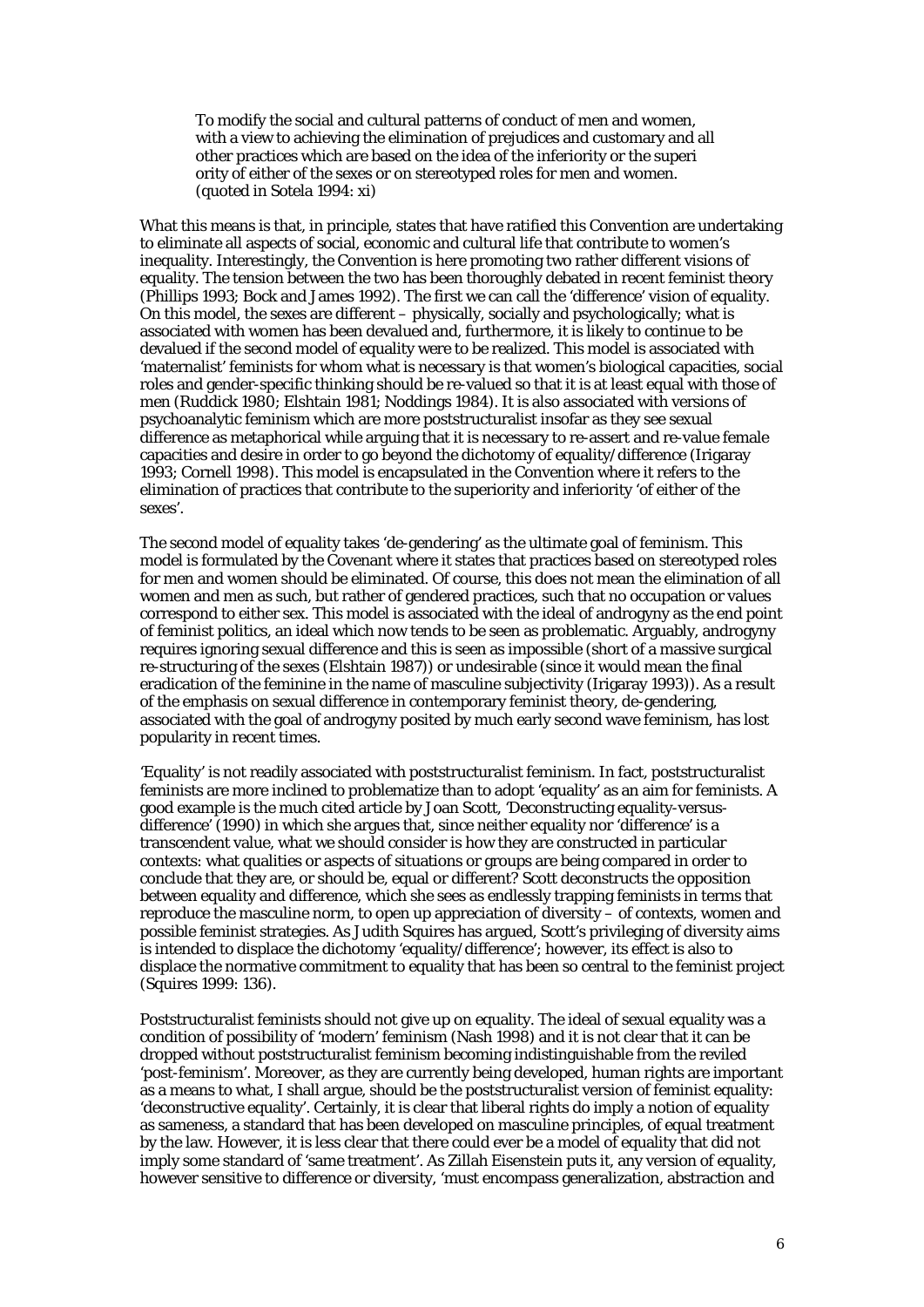homogeneity as well as individuality, specificity, and heterogeneity' (quoted in Phillips 1992: 20). Without such a standard (which certainly has historically been constructed according to male norms but which surely need not be masculine) it would seem to be impossible to distinguish between differences in equality and differences that are simply inequalities. Equality may be multiple and contextual in practice, as Scott argues, but approaching it as simply 'diverse', without some standard that is supposed to transcend particular cases and situations, would seem to remove any critical purchase equality might have as an ideal.

Human rights are a means to equality for poststructuralist feminists because the strongly articulated ideal of equality as 'de-gendering' on which their current development is based is the version of equality that is most consistent with the anti-essentialism to which poststructuralist feminists are committed. Anti-essentialism involves the claim that ontologically there is nothing about sexual difference that is fixed or necessary. On the contrary, the necessary instability of sex, gender and sexuality means that, in principle, complete transformation of all these categories and the relations between them is possible. Given the post-structuralist commitment to the continual disruption of sexed identities with a view to appreciating a plurality of lived possibilities, the model of equality to which poststructuralist feminism is inclined is not the 'difference' model, which is premised on the idea that binary sexual difference should be celebrated. Nor is it a model of equality as androgyny, which (even if did not imply gender reassignment for the entire world population) would seem to suggest a limiting of lived possibilities rather than their expansion. A poststructuralist version of equality would involve rather the continual disruption of gendered practices and identities without penalty or disadvantage to any person. In other words, it would mean the transformation of social practices such that any sex, gender or sexual orientation – and poststructuralist feminists would not expect these to be binary – could be occupied by any individual was always open to contestation and change and was not discriminated against. This possibility, encoded in CEDAW as the 'de-gendering' model of equality insofar as it commits states to eliminating stereotyped gender roles, is what I propose to call 'deconstructive equality'.3 It differs from androgyny in that 'deconstructive equality' does not require ignoring sexual differences. On the contrary, it requires ongoing transformation of all aspects of sex, gender and sexuality in the name of equal treatment for all individuals regardless of their personal sexual characteristics, biography or choices. (Of course, we shall have to look into the foundationalism of 'the individual' invoked here, and we shall do so in the following section).

The idea of 'deconstructive equality' is well illustrated by problems of the application of human rights for women. If my argument is correct, the post-structuralist model of gender equality is closely related to the strategy of 'degendering' implicit in human rights as they are currently being developed. However, the problem of androcentrism in the application of human rights remains. The difficulty is that proving discrimination in court has generally been taken to require a male standard of equality. '[W]omen are forced to argue either that they are the same as men and should be treated the same, or that they are different but should be treated as if they were the same, or that they are different and should be accorded special treatment' (Cook 1994: 11). The few cases that have been brought to court under CEDAW have successfully used the 'male comparator' test against discrimination, but it is limited in its potential. The 'male comparator' standard of equality ignores the biological and structural differences between the sexes and makes systematic inequality invisible. To deal with this difficulty, feminists propose a different test, currently being used in Canada: that of disadvantage. This test requires that a person show that as the member of a group they suffer disadvantage where some distinction is made that puts that group at a continued or worsening disadvantage in relation to others. If they can do so, as they have successfully done in the Canadian courts, there is a case of discrimination to answer. This test is preferable because it requires that judgement be made concerning women as they are currently positioned, potentially enabling far-reaching challenges to sexual hierarchy (Mahoney 1994).

Although such a test looks, on the face of it, to be more appropriate to the 'difference' model of equality, since it requires the mobilization of women's rights as women, it is also compatible with deconstructive equality. Deconstructive equality concerns the elimination of individual disadvantage that results from distinctions made on the basis of sex, gender and/or sexual differences; it does not involve ignoring or eliminating differences. The disadvantage test does not necessarily lead to deconstructive equality because, in principle, it makes possible the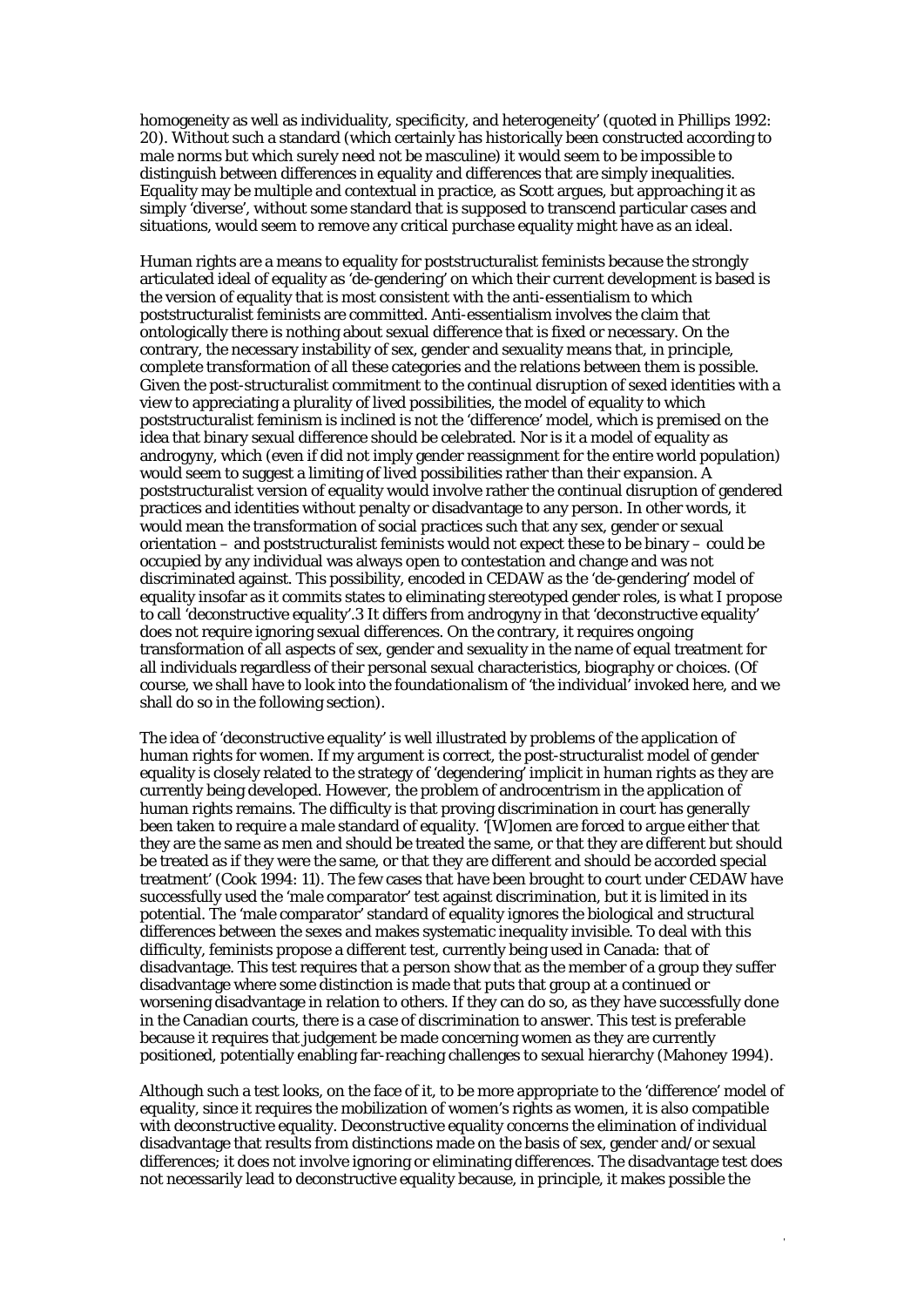genuinely 'equal but different' political community proposed by 'difference' feminists, where women's capacities, roles and concerns are as valued as men's. The danger of 'difference' equality is that it may contribute to solidifying gender identities in 'traditional', if re-valued ways. However, insofar as deconstructive equality requires the re-valuing of practices currently associated with women and femininity if it is to become a practicable possibility, the 'difference' model of equality is potentially important as a step in the right direction. Moreover, the disadvantage test works against a conservative interpretation of sexual difference because it encodes the principle of individual autonomy on which deconstructive equality, and liberal human rights as such, ultimately relies. Although it may lead to judgements with far-reaching implications for other members of the group in the name of which the test is being carried out, the disadvantage test allows an individual to claim discrimination where, as an individual, they are disadvantaged because they happen to be a member of a particular group. Most significantly, perhaps, it allows the claim that a woman or man may be disadvantaged as an individual should she or he choose to do something that is ordinarily the preserve of the other sex. In this way, the notion of individual autonomy enables the possibility of continually contesting fixed gender identities on the grounds of sex discrimination. What this suggests is that feminists concerned with the androcentricism of human rights and persuaded that equality is an important goal of feminism should be as concerned with individual rights as with equal rights for women as a collectivity.

## **Ethnocentrism and human rights culture**

The most obvious objection to this formulation of human rights as based on individual autonomy is that it is ethnocentric and, indeed, this is an important topic in writing on human rights. Although there have been attempts to ground human rights in cross-cultural universals (An'Naim 1994; Lauren 1998), it is widely agreed that the content of human rights charters as they stand has been developed out of, and is heavily dependent on, liberal individualism drawn from the natural law tradition of Europe (Coomaraswamy 1994; Donnelly, 1999). The extent to which this matters is also a matter of dispute.

With regard to contemporary feminist theory, ethnocentrism in relation to human rights has three main aspects. First, there is the assumption that women are all fundamentally the same, suffering from the same oppressions at the hands of men across the world such that analyses and programmes developed in one context can be validly applied to another. This position is associated with the foundationalist notion of 'sisterhood' on which radical feminism in particular was premised (e.g. Daly 1978; Morgan 1984). It is ethnocentric insofar as analyses, moral judgements and political recommendations are made on the basis of the particular context in which Western feminism was developed without regard to the different situations in which women find themselves and through which their ideas and beliefs are formed. Second, a related argument is that which sees the human rights discourse as individualistic and therefore unable to address structural issues, like the international division of labour, that are of more concern to women in developing countries than Western feminists acknowledge, understand or appreciate (Spivak 1999; Ackerley 2000: 142–9). Finally, the accusation of ethnocentrism is linked to the way in which white Anglo feminists have despised other cultures as productive of specific features of women's oppression or lack of resistance to oppression in a way that replicates colonialist representations of 'backwardness' and progress (Mohanty 1991; Narayan 1997: ch. 2). In particular, there has been a failure to appreciate different types of resistance, not immediately recognizable as such from within Western norms (Spivak 1999).

For poststructuralist feminists the issue of ethnocentrism raises difficult questions in relation to human rights. The very idea of 'women' as an already existing constituency to be represented is problematic. The deconstruction of essences and foundations to which poststructuralist feminists have applied themselves is in part an attempt to avoid the ethnocentrism implied in making general analyses or universal normative claims from particular, privileged positions as white, middle-class women. Poststructuralist feminists have advocated a detailed approach to analyses of gender as it is constructed in specific racialized and sexualized contexts that are not necessarily generalizable. In this way it is hoped that differences can be respected and the imposition of terms and categories that are inappropriate to particular situations can be avoided (Fraser and Nicholson 1990). Furthermore, normative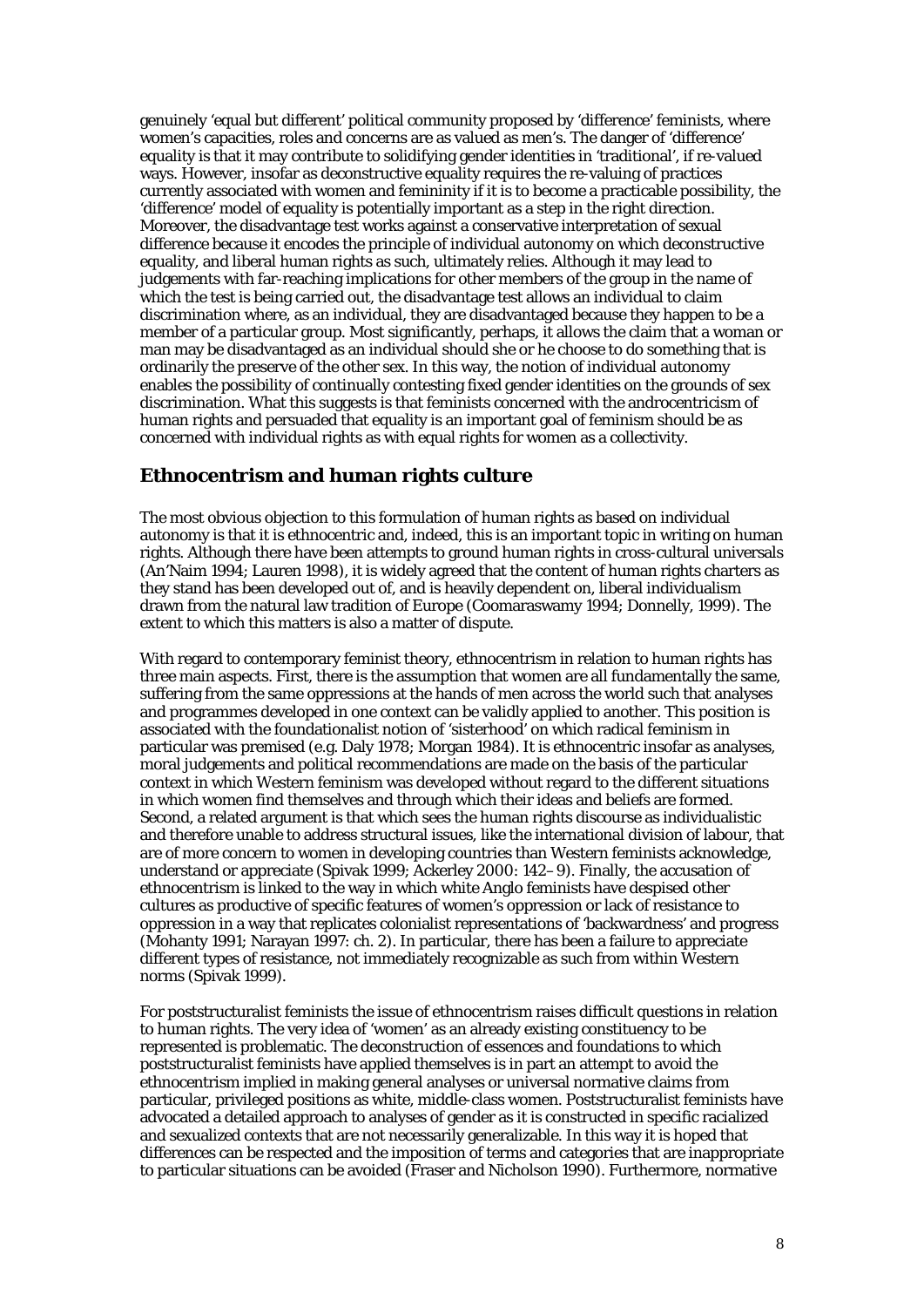judgements are also avoided for this reason, except insofar as encouraging subversion and disruption to foundational categories and fixed identities may be thought to carry a normative charge. Judith Butler argues that we cannot do away with the category of universality, but that 'Within the political context of contemporary postcoloniality generally, it is perhaps especially urgent to underscore the very category of the "universal" as a site of insistent contest and resignification' (Butler 1995: 40). The normative timidity of such a position, the reluctance to give any content to the (contestable) universal is, however, difficult to combine with a robust commitment to sexual equality.

Poststructuralist feminists are rightly sensitive to the difficulties of ethnocentrism because it might be supposed that ethnocentrism is actually a direct consequence of a commitment to anti-foundationalism. Richard Rorty has put this view most forcefully. He argues that value judgements and norms are necessarily ethnocentric because they are 'grounded' only in the 'beliefs and desires and emotions' with which the moral self identifies; there is no rational, extra-community point from which judgement can be exercised (Rorty 1991a: 200). Under this description, ethnocentrism is inescapable for postmodernists since judgements will always be made on the basis of cultural beliefs that differ between communities. Furthermore, Rorty also argues that 'we' in the West should not be ashamed of our ethnocentrism. Specifically in relation to human rights, he argues that 'we' enjoy a 'human rights culture' into which we have been trained through 'sentimental education'. Although human rights have been limited in that historically those outside our community have not always been regarded as human, as long as they are extended to every person on the planet, including all women, ethnocentrism is relatively harmless. It is certainly, he argues, a good deal less harmful than giving up judgements on the basis of human rights for fear of thinking our culture morally superior to others (Rorty 1991b, 1993).

It is with respect to feelings about the 'moral superiority' of the West and the 'condescension' with which he admits other cultures must then be treated that Rorty's ethnocentrism seems to be closely tied to the colonialist stance to which poststructuralist and other contemporary feminists are so opposed. While post-structuralist feminists would agree with Rorty's claim that it is not possible to escape a historically constructed subject position, his idea of culture is peculiarly un-postmodern. As Uma Narayan has argued, an understanding of culture as monolithic and unified reproduces the understanding of 'Western culture' and 'indigenous culture' as idealized totalities produced in the 'colonial encounter'. Rorty's version of benevolent ethnocentrism must then be seen as reproducing the colonial representation of the West as the site of progress and the Other as the site of unchanging custom and tradition that provided justification for the colonial project and continues to provide it for economic and military intervention today. Narayan argues that an understanding of culture as a unified totality is particularly problematic in relation to insubordinate groups 'within a culture'. The example with which she is specifically concerned in her book Dislocating Cultures is Indian women, who are accused of 'cultural inauthenticity' and 'being Westernized' when they resist practices that are coded as 'traditional', particularly under the growing influence of Hindu nationalism. 'Culture' is to be understood in Narayan's terms as a powerful signifier of the Indian contestation of colonial rule that is now being used to silence and dominate Indian feminists (Narayan 1997).

According to this understanding, then, Rorty's notion of human rights culture as Western is far from benevolent: ethnocentrism contributes to the hardening of authoritarian colonialist logics on both sides of the 'West vs. the Rest' divide, consolidating identities that are resistant to contestation from below. However, although Rorty's defence of poststructuralist human rights culture as ethnocentric is unacceptable, not least to feminists concerned not to neglect differences and conflicts within the identity group 'women', it is nevertheless worth consideration. Despite its limitations and dangers it does begin with an insight that is important to an understanding of poststructuralist feminist commitments to human rights: that there is no possible rational standpoint from which the 'rightness' of human rights can be judged. Thus those of us for whom universal human rights are actually compelling can only trace the arguments, situations and political histories through which we have come to this position; we will be able to find no ultimate justification for our beliefs and feelings. In this respect Rorty and poststructuralist feminists are in agreement: any judgement is necessarily situated and perspectival. Moreover, Rorty is right, I think, to insist that this should not mean that we give up on making normative judgements. Feminists should be, as I have argued,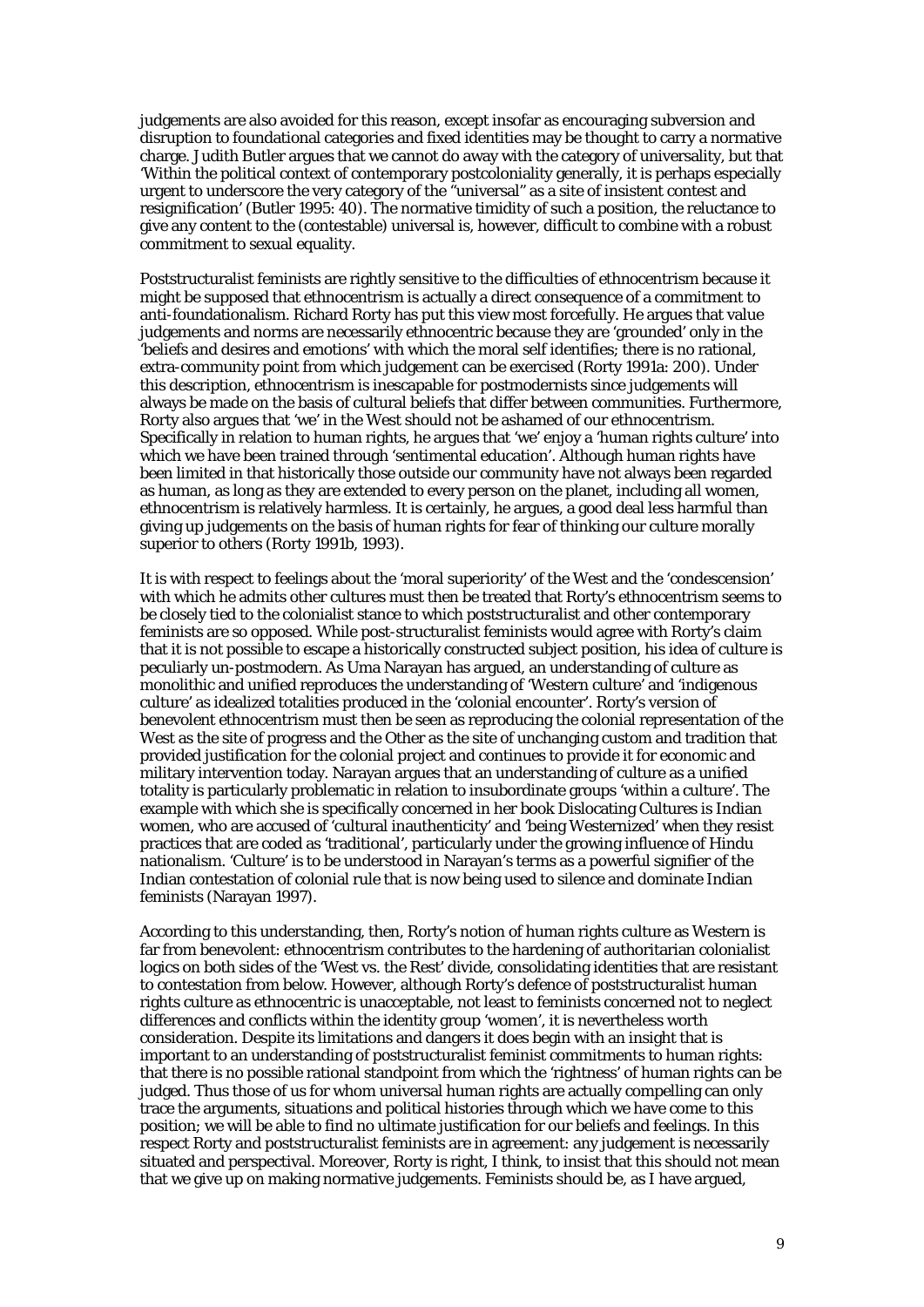committed to the equality of women and this requires making uncomfortable judgements which, however sensitive we are to their partiality and to the difficulties of arguing for their universal applicability, cannot depend on universal agreement.

The weakness of Rorty's argument is undoubtedly his understanding of culture. It is clear that Rorty and Narayan are using this vital word in quite different ways. Rorty's identification of human rights culture with the Western political community and 'sentimental education' suggests a definition of culture as 'a particular way of life, whether of a people, a period or a group' that is close to that typically identified with anthropological descriptions of different cultures (Williams quoted in Jordan and Weedon 1995: 7). It is this sense of culture that is, as we have seen, closely related to the colonialist stance. Narayan's analysis of 'tradition', 'Westernization' and 'culture' itself, on the other hand, suggests another definition of culture, made famous by Raymond Williams, as 'the signifying order through which necessarily...a social order is communicated, reproduced, experienced and explored' (Williams quoted in Jordan and Weedon 1995: 8). This understanding of culture is much closer to the principles I have claimed are characteristic of poststructuralist feminism: anti-essentialism and antifoundationalism. The importance of signification in social life is also a tenet of poststructuralism, where it is taken up in terms of the necessary instability of signs, a product of their repetition in different contexts which continually enables the possibility of multiple contestation and change (Derrida 1988; Butler 1993). This understanding of culture emphasizes change and challenges to taken-for-granted certainty and established traditions and enables an appreciation of differences within the anthropological, bounded 'way of life' of the first definition. Understanding culture as signifying practices therefore allows for the deconstruction of ethnocentric logic, which necessarily relies on a rather simplistic opposition between bounded, unified and monolithic 'self ' and 'other'.

#### **Poststructuralist feminism and human rights culture**

The primary concern of poststructuralist feminists for whom human rights are important should be to foster an anti-essentialist, anti-foundationalist human rights culture divorced from ethnicity and racialized nationalism. This is not so far-fetched; there are signs of such a development, resembling a transnational social movement more than it does a country or a region. The increasing use of formal human rights instruments and the protests and campaigns that grow up around this are part of it. International feminism, women's human rights conferences and the extension and consolidation of human rights for women are good examples of this aspect of transnational human rights culture. So too is membership of INGOs like Amnesty International, Médecins Sans Frontières and TransAfrica Forum (which spearheaded the boycott of apartheid South Africa (Robbins 1998: 10–11)). Human rights culture is also fostered in popular culture, through film, news stories, images and 'world music'. Diasporic networks as well as the time-space compression of global media communications contribute to its construction (Gilroy 2000). Rorty is right to argue that human rights culture is constructed through sentimental education at least as much as through reasoned argument and popular culture has an important unifying potential in this respect.

Unification need not, however, mean uniformity. It would clearly be impossible to confuse this type of culture with 'a way of life' in the singular and, although human rights are linked to liberal individualism historically, they have been extended and adapted, as we have seen in the case of women's rights as human rights. Moreover, there are conflicts between different human rights as well as between different interpretations of how they might be applied in a particular case. This is especially true with regard to second- and third-generation rights, those that are least widely accepted by the most powerful nations and which are most distanced from liberal individualism. In some respects, first generation rights, premised on the freedom of the individual and the protection of private property, conflict in principle with the institution of rights premised on the good of the community and the survival of the group. Human rights are taken up in quite different ways in different contexts according to the strategies and means of those who use them. Of particular importance here is the fact that they may be taken up in ways that would cut across any assumption of identity or easy solidarity of women, especially where struggles involve solidarity with men around economic exploitation or national self-determination (Gillam 1991). Furthermore, there are conflicts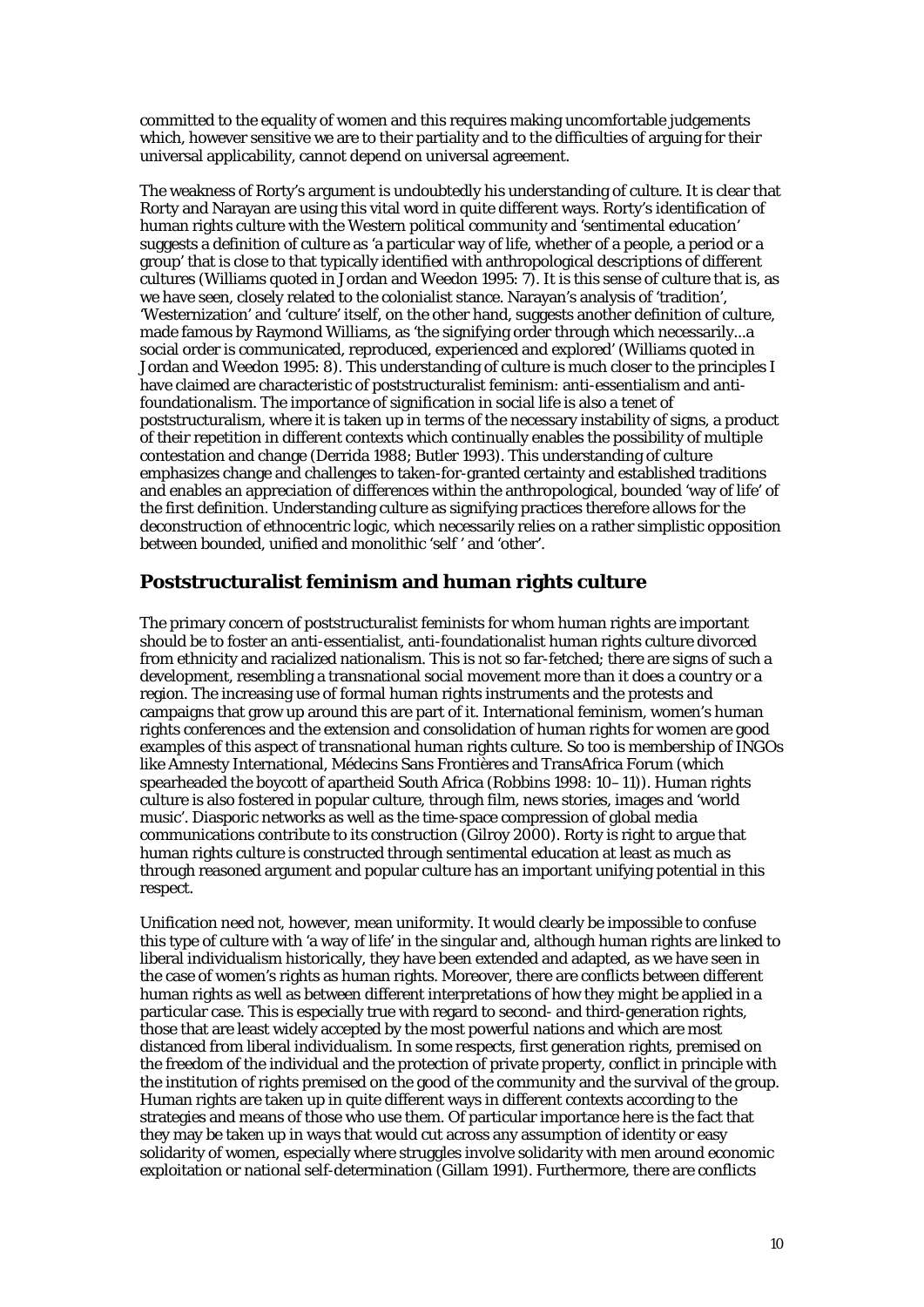and disagreements over aims, strategies and principles between women who consider themselves to be in the same, as well as in different, movements across the world (Basu 1995; Mohanty 1991; Afshar 1996). It is the understanding of differences in struggles in which women are involved that is important in order to safeguard against the conf;ation of 'women' into a single subject of feminism to which poststructuralist feminists have been so opposed.

At the same time, however, precisely because of this diversity – both in terms of human rights claims as such and also of women's movements across the world – it is also necessary to make judgements concerning which movements are likely to be progressive in relation to the feminist goal of equality. It is as important to be clear about the normative commitment of feminism as it is to be sensitive to the different identities, issues and contexts that construct the enormous range of movements in which women are involved. According to the argument I am developing here, the ideal of poststructuralist feminism with regard to the development of human rights culture is deconstructive equality. In this case, we should be clear that not all movements, including those in which women participate, contribute to this ideal. This is not to say that other struggles are not important – sometimes more important – and should not be supported. However, what is also important is that the strategies and aims of other struggles should be clearly distinguished from those of poststructuralist feminism so that the ideal of deconstructive equality remains clear, even if unrealizable, across different contexts.

There are cases where the de-gendering encoded in CEDAW has provided an important resource for women's movements. There are, for example, a few cases in which human rights instruments have been used directly, where international law has been adopted into national law. One example is the way in which the Equal Pay Act was amended in Britain to meet the much stronger requirements of European Community law based on human rights and enabling women to claim equal pay for work of equal worth (Coote and Campbell 1987: 117– 18). Another is the way in which Tanzanian and Botswanan judges have ruled for women's rights to inherit clan land as individuals on the grounds of sexual discrimination (Beyani 1994: 292–3; Butegwa 1994). In both British and African cases human rights provided a means of challenging customary law and 'cultural' practices. As straightforward examples of anti-discrimination, these cases clearly contribute to deconstructive equality as I have argued for it here.

Action taken by women as women across the world is, however, actually more likely to be oriented towards the 'difference' model of equality. There is no doubt that these movements do contribute to the construction of a human rights culture. They have been particularly prominent in this respect in Latin America. The campaign of 'las madres' for the Argentinian 'disappeared', demanding justice in the name of mother love, is a clear example (Waylen 1996; Bulbeck 1998). It is possible, as I have suggested, that such movements are also making an important, if indirect, contribution to deconstructive equality. As Amy Lind argues, they bring consideration of women's roles in social reproduction and domestic work into the public sphere, so disrupting the 'traditional' terms of women's subordination while contributing, implicitly or explicitly, to the discourse of rights (Lind 2000). However, the very ambiguity of their position means that they are equally, if not more likely, to reinforce stereotypes of women as primarily mothers. In this respect, women's movements militate against deconstructive equality.

There are also women's movements that do not aim for equality of women at all. Examples include so-called 'popular movements' that consist largely of women and mobilize around immediate social and economic needs, to riot for food for example (Waylen 1996). Another case of this type of movement is where women have agreed to postpone their own struggle for equality in the name of some more pressing or more important ideal, as they did for a while in the South African liberation movement, for example (Kemp et al. 1995; Fester 2000).

Finally, there are movements that work towards equality but that do not call themselves feminist. In some countries it is more prudent not to call oneself a feminist to avoid association with 'Westernization', but many women also object to the name ideologically, on the grounds that it suggests an inappropriate agenda set by Western women (Johnson-Odim 1991; Waylen 1996). Drucilla Cornell gives an interesting example of such a movement, called Mofina Brasa, in Suriname, which, she argues, does not depend on the concept of the individual that is fundamental to Western conceptions of rights (Cornell 1998: 160–3). Mofina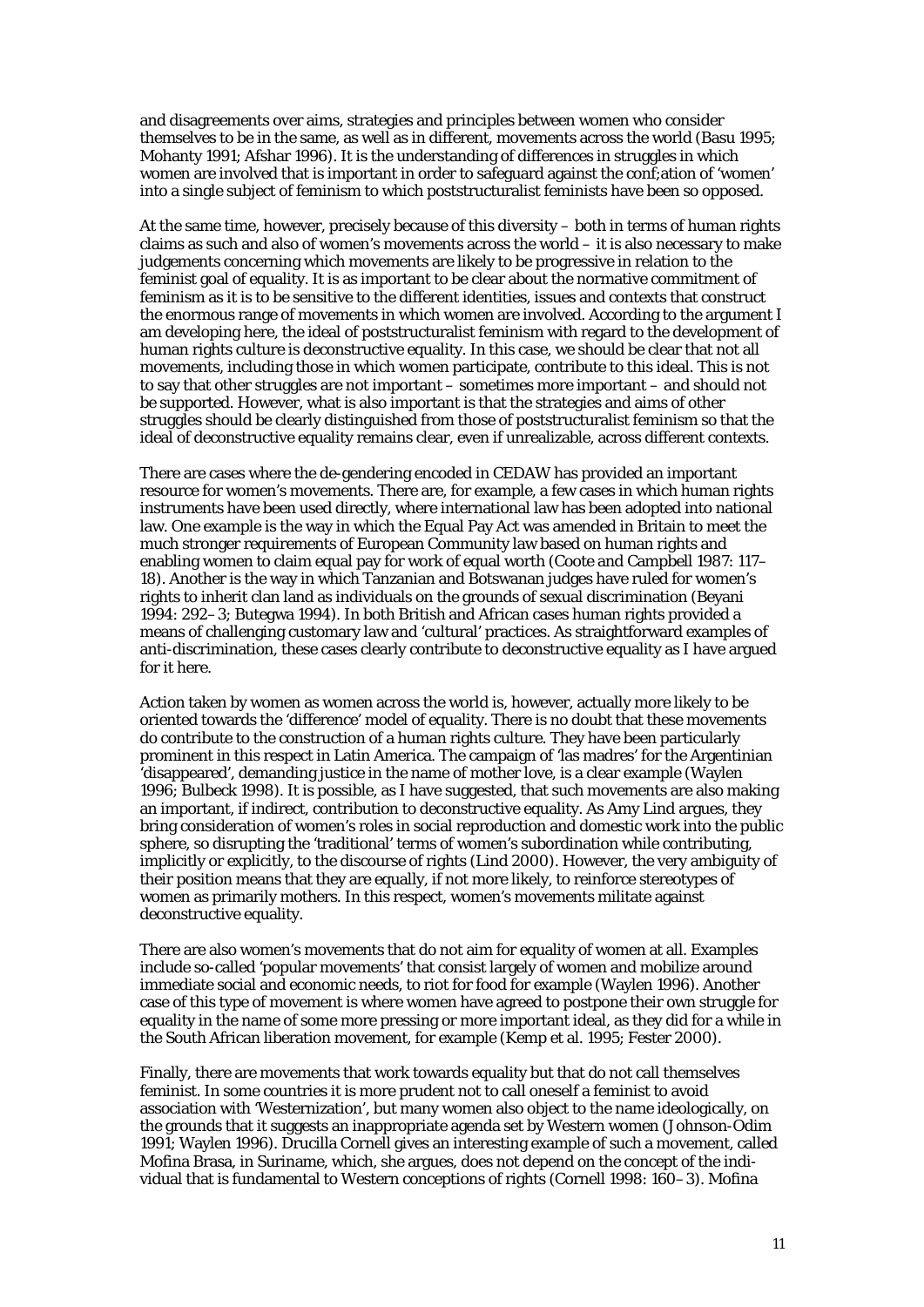Brasa favour the strategy she herself argues for, demanding recognition of women's specific capacities as women on an equal basis with men while at the same time problematizing sexual identity. Cornell uses the example to show that equality may be, and indeed has been, conceived of without adherence to Western notions of human rights. It is important to note that this is not an argument against the use of rights as such, but only against supposing that there can be no Third World feminism without such a use. However, given the growth of human rights culture with which we are concerned here, and particularly the extension and scope of women's rights as human rights, it is increasingly likely that local movements mobilizing for gender equality will use rights discourse regardless of whether or not they call themselves 'feminist'.

Finally, then poststructuralist feminist commitment to de-gendering may mean making difficult judgements against supporting movements which conflict with women's human rights, regardless of whether women are involved in them or not. Such hard decisions increasingly arise as some form of multiculturalism becomes official policy in many liberal democracies. Given that, as Katha Pollitt has put it, 'multiculturalism demands respect for all cultural traditions, while feminism interrogates and challenges all cultural traditions' (1999: 27), support for women's rights as human rights may well come into conflict with multicultural claims for group rights. This is a complicated topic, which requires fuller consideration than I can give it here. It is relatively uncontroversial to argue that, in principle, cultural movements demanding human rights that are implicitly damaging to women's individual human rights should not be supported, though in practice decisions may be more difficult where women themselves share the dominant views of the 'community'. However, deconstructive equality as an ideal would seem to imply that no group should ever be granted rights to help a 'culture' survive so long as protection would mean reinforcing the reproduction of distinct roles for the sexes (Okin 1999). It is surely the case that the project of constructing and sustaining transnational human rights culture is incompatible with the denial of all multicultural group rights, not only for reasons of justice, but also for pragmatic, strategic reasons. In this respect it is particularly important to note that globalization means that the outcome of supporting or resisting such claims will not be confined to the West but will have impacts beyond the border of the nation-state through diasporic networks (Bhatt and Mukta 2000; van Hear 1998). Nevertheless, I am arguing that in difficult cases poststructuralist feminists should find themselves confronted with a commitment to support the normative ideal of deconstructive equality even where it conflicts with other demands for justice in the transnational human rights culture in formation. This may be of little practical use in deciding what is right in any particular case, but it is nevertheless important to safeguard deconstructive equality as an ideal and long-term aim.

This paper has been an attempt to convince poststructuralist feminists not just that extending human rights to women is compatible with commitments to anti-essentialism and antifoundationalism, but that it is strongly suggested by the deconstructive equality that these commitments imply. I have tried to show those already convinced by poststructuralist feminism that being clear about our normative commitments need not mean giving up sensitivity to the exclusions produced by essentialist identities and universal norms. I have, however, argued that being clear about the aim of poststructuralist feminism also means being clear that only a narrow range of activities should be thought of as contributing directly to this aim. The poststructuralist emphasis on interpreting meanings as they are situated in specific local contexts is important but it is also important to be clear about substantive differences in the aims, strategies and identities of movements across the world. A commitment to deconstructive equality is rare, though women's movements are not. Insofar as my argument is correct and deconstructive equality is implicit in poststructuralist feminism, it is important to be clear about this commitment and the consequences for feminist political theory and practice. Acknowledging deconstructive equality as the implicit goal of poststructuralist feminism counters the accusations of its critics that attention to 'difference' brings poststructuralist feminism all too close to 'indifference'. Once the goal of equality is taken seriously, it is clear both that a progressive human rights culture should be supported as a poststructuralist feminist project and also that there are limits to the interpretation of human rights that should then be endorsed.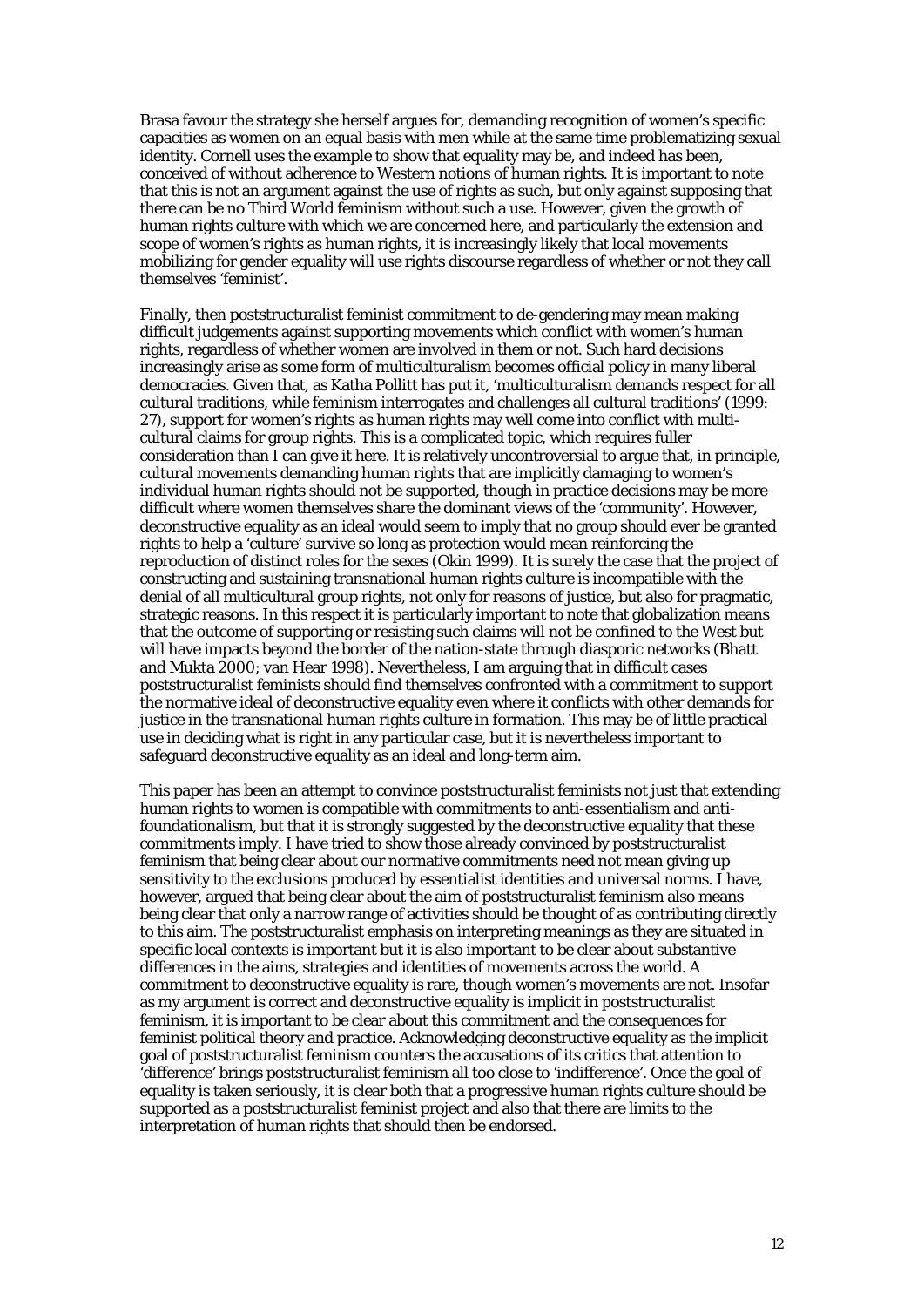## **Acknowledgements**

Thanks to Kirsten Campbell, Steve Cross, Anne-Marie Fortier, Fran Tonkiss and Neil Washbourne for reading and commenting on this paper, to Anne Phillips and Nicola Lacey for an interesting discussion of the argument at a seminar of the Centre for Gender Studies, LSE, and to the anonymous readers of this journal for suggestions that helped clarify the argument.

#### **Notes**

1 It is quite common in this literature to distinguish women-specific rights – such as reproductive freedom – from women's human rights, general norms that should be applicable to women. This distinction raises a number of issues. Here I follow Charlesworth in taking the wider definition of women's rights as preferable since it is more likely to enable challenges to their marginalization (Charlesworth 1994: 59).

2 The ICESCR was put on the agenda by representatives of the countries of the communist bloc; the US still refuses to ratify it.

3 In my view, Judith Butler has most clearly articulated the political implications of poststructuralist feminism (even though she refuses the label) and the characterization outlined here is heavily indebted to her work (Butler 1990, 1993, 1995). It is important to note that, from Butler's point of view, deconstructive equality would also require the promotion of human rights to militate against the discrimination suffered by sexual minorities. This is a complicated topic in human rights discourse and I cannot deal with it here (see LaViolette and Whitworth 1994).

#### **References**

**Ackerly, B.** (2000) *Political Theory and Feminist Criticism*, Cambridge: Cambridge University Press.

**Afshar, H.** (1996) *Women and Politics in the Third World*, London: Routledge.

**An'Naim, A. A.** (1994) 'State responsibility to change religious and customary laws', in R. Cook (ed.) *Human Rights of Women*, Philadelphia: University of Pennsylvania Press.

**Barrett, M.** and **Phillips, A.** (eds) (1992) *Destabilizing Theory: Contemporary Feminist Debates*, Cambridge: Polity.

**Basu, A.** (ed.) (1995) *The Challenge of Local Feminisms: Women's Movements in Global Perspective*, Boulder, CO: Westview Press.

**Benhabib, S.** (1996) 'The democratic moment and the problem of difference' in S. Benhabib (ed.) *Democracy and Difference: Contesting the Boundaries of the Political*, Princeton, NJ: Princeton University Press.

**Beyani, C.** (1994) 'Toward a more effective guarantee of women's rights in the African human rights system', in R. Cook (ed.) *Human Rights of Women*, Philadelphia, PA: University of Pennsylvania Press.

**Bhatt, C.** and **Mukta, P.** (2000) 'Hindutva in the West: mapping the antimonies of diaspora nationalism', *[Ethnic](http://www.ingentaconnect.com/content/external-references?article=/0141-9870%5E28%5E2923:3L.407%5Baid=3559981%5D)  [and Racial Studies](http://www.ingentaconnect.com/content/external-references?article=/0141-9870%5E28%5E2923:3L.407%5Baid=3559981%5D)* 23(3): 407–41.

**Bock, G.** and **James, S.** (eds) (1992) *Beyond Equality and Difference*, London: Routledge.

**Brah, A.** (1992) 'Difference, diversity and differentiation', in J. Donald and A. Rattansi (eds) *'Race', Culture and Difference*, London: Sage.

**Bulbeck, C.** (1998) *Re-Orienting Western Feminism: Women's Diversity in a Postcolonial World*, New York: Cambridge University Press.

**Bunch, C.** (1990) 'Women's rights as human rights', *[Human Rights Quarterly](http://www.ingentaconnect.com/content/external-references?article=/0275-0392%5E28%5E2912:4L.486%5Baid=3936553%5D)* [12\(4\): 486–98.](http://www.ingentaconnect.com/content/external-references?article=/0275-0392%5E28%5E2912:4L.486%5Baid=3936553%5D) 

**Butegwa, F.** (1994) 'Using the African Charter on human and peoples' rights to secure women's access to land in Africa', in R. Cook (ed.) *Human Rights of Women*, Philadelphia, PA: University of Pennsylvania Press. **Butler, J.**  (1990) *Gender Trouble: Feminism and the Subversion of Identity*, London: Routledge. —— (1993) *Bodies That*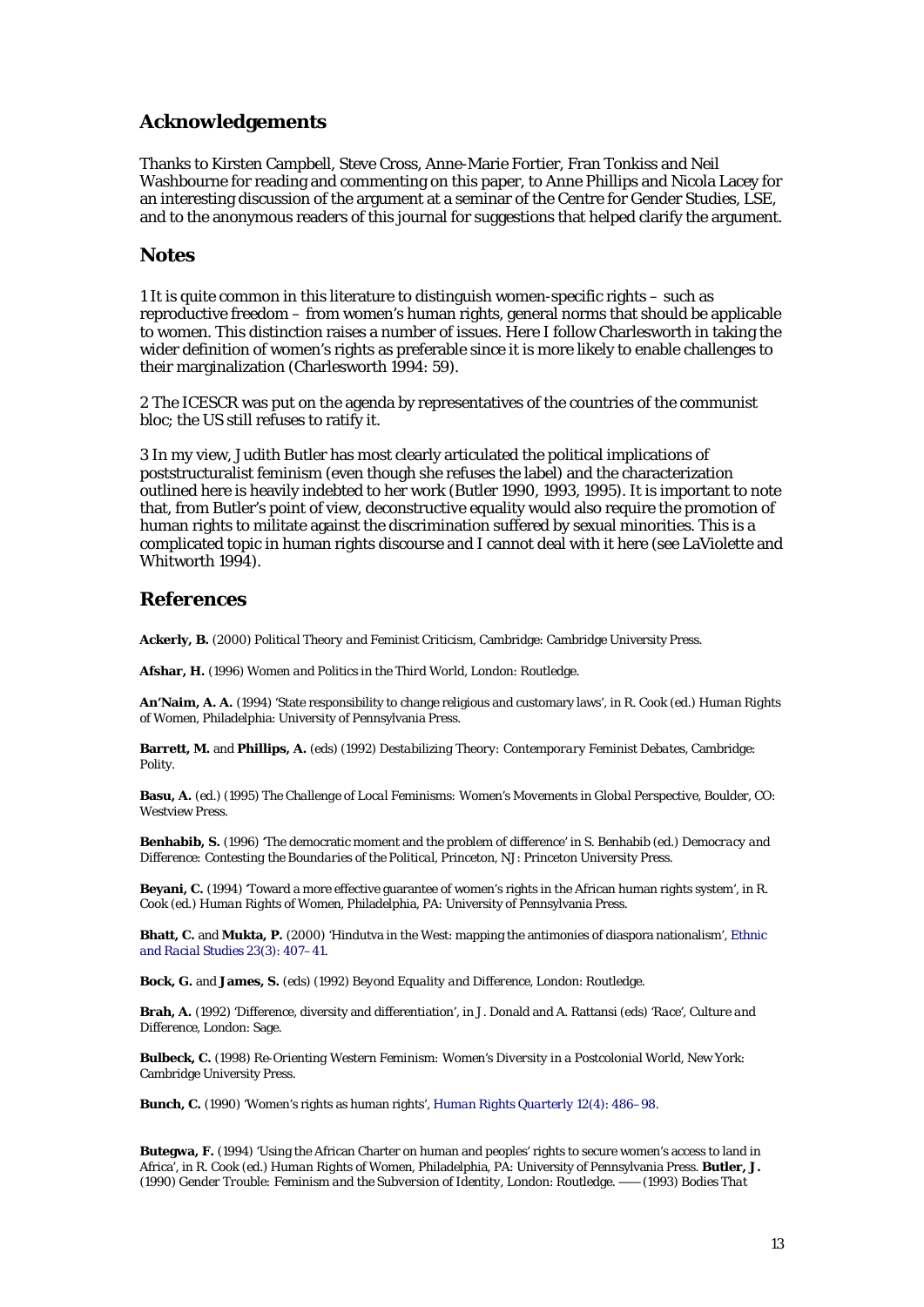*Matter: On the Discursive Limits of Sex*, London: Routledge. —— (1995) 'Contingent foundations', in L. Nicholson (ed.) *Feminist Contentions*, London: Routledge.

**Byrnes, A.** (1994) 'Towards more effective enforcement of women's human rights through the use of international human rights law and procedures', in . Cook (ed.) *Human Rights of Women*, Philadelphia, PA: University of Pennsylvania Press.

**Carby, H.** (1982) '"White woman listen!" Black feminism and the boundaries of sisterhood', in Centre for Contemporary Cultural Studies (eds) *The Empire Strikes Back*, London: Hutchinson.

**Charlesworth, H.** (1994) 'What are "women's international human rights"?', in R. Cook (ed.) *Human Rights of Women*, Philadelphia, PA: University of Pennsylvania Press.

—— and **Chinkin, C.** (2000) *The Boundaries of International Law: a feminist analysis*, Manchester: Manchester University Press.

——**, Chinkin, C.** and **Wright, S.** (1991) 'Feminist approaches to international law', *American Journal of International Law* 85: 613–45.

**Chinkin, C.** (1998) 'International law and human rights', in T. Evans (ed.) *Human Rights Fifty Years On*, Manchester: Manchester University Press.

**Cook, R.** (1994) 'Women's international human rights law: the way forward', in R. Cook (ed.) *Human Rights of Women*, Philadelphia, PA: University of Pennsylvania Press.

**Coomaraswamy, R.** (1994) 'to bellow like a cow: women, ethnicity and the discourse of rights', in R. Cook (ed.) *Human Rights of Women*, Philadelphia, PA: University of Pennsylvania Press.

**Coote, A.** and **Campbell, B.** (1987) *Sweet Freedom: The Struggle for Women's Liberation*, 2nd edn, Oxford: Blackwell.

**Copelon, R.** (1994) 'Intimate terror: understanding domestic violence as torture', in R. Cook (ed.) *Human Rights of Women*, Philadelphia, PA: University of Pennsylvania Press.

**Cornell, D.** (1998) *At the Heart of Freedom: Feminism, Sex, and Equality*, Princeton, NJ: Princeton University Press.

**Daly, M.** (1978) *Gyn/Ecology: The Metaethics of Radical Feminism*, Boston, MA: Beacon Press. **Derrida, J.** (1988) *Ltd Inc*, Evanston, IL: Northwestern Press.

**Donnelly, J.** (1999) 'The social construction of international human rights', in T. Dunne and N. Wheeler (eds) *Human Rights in Global Politics*, Cambridge: Cambridge University Press.

**Dunne, T.** and **Wheeler, N.** (eds) (1999) *Human Rights in Global Politics*, Cambridge: Cambridge University Press.

**Elshtain, J-B.** (1981) *Public Man, Private Woman: Women in Social and Political Thought*, Oxford: Martin Robertson. —— (1987) 'Against androgyny', in A. Phillips (ed.) *Feminism and Equality*, Oxford: Blackwell. **Fester, G.** (2000) 'Despite diversity: women's unity in Western Cape, South Africa (1980–94)', in S. Ali, K. Coate and W. wa Goro (eds) *Global Feminist Politics*, London: Routledge.

**Fraser, N.** and **Nicholson, L.** (1990) 'Social Criticism Without Philosophy: An Encounter between Feminism and Postmodernism', in L. Nicholson (ed.) *Feminism/Postmodernism*, London: Routledge.

**Fuss, D.** (1990) *Essentially Speaking: Feminism, Nature and Difference*, London: Routledge.

**Gatens, M.** (1991) *Feminism and Philosophy: Perspectives on Difference and Equality*, Cambridge: Polity.

**Gillam, A.** (1991) 'Women's equality and national liberation', in C. Mohanty, A. Russo and L. Torres (eds) *Third World Women and the Politics of Feminism*, Bloomington, IN: Indiana University Press.

**Gilroy, P.** (2000) *Between Camps: Natures, Cultures and the Allure of Race*, Harmondsworth: Allen Lane.

**Held, D.** (1995) *Democracy and the Global Order: From the Modern State to Cosmopolitan Governance*, Cambridge: Polity.

**hooks, b.** (1984) *Feminist Theory: From Margin to Center*, Boston, MA: South End Press.

**Irigaray, L.** (1993) *je, tu, nous: Toward a Culture of Difference*, London: Routledge.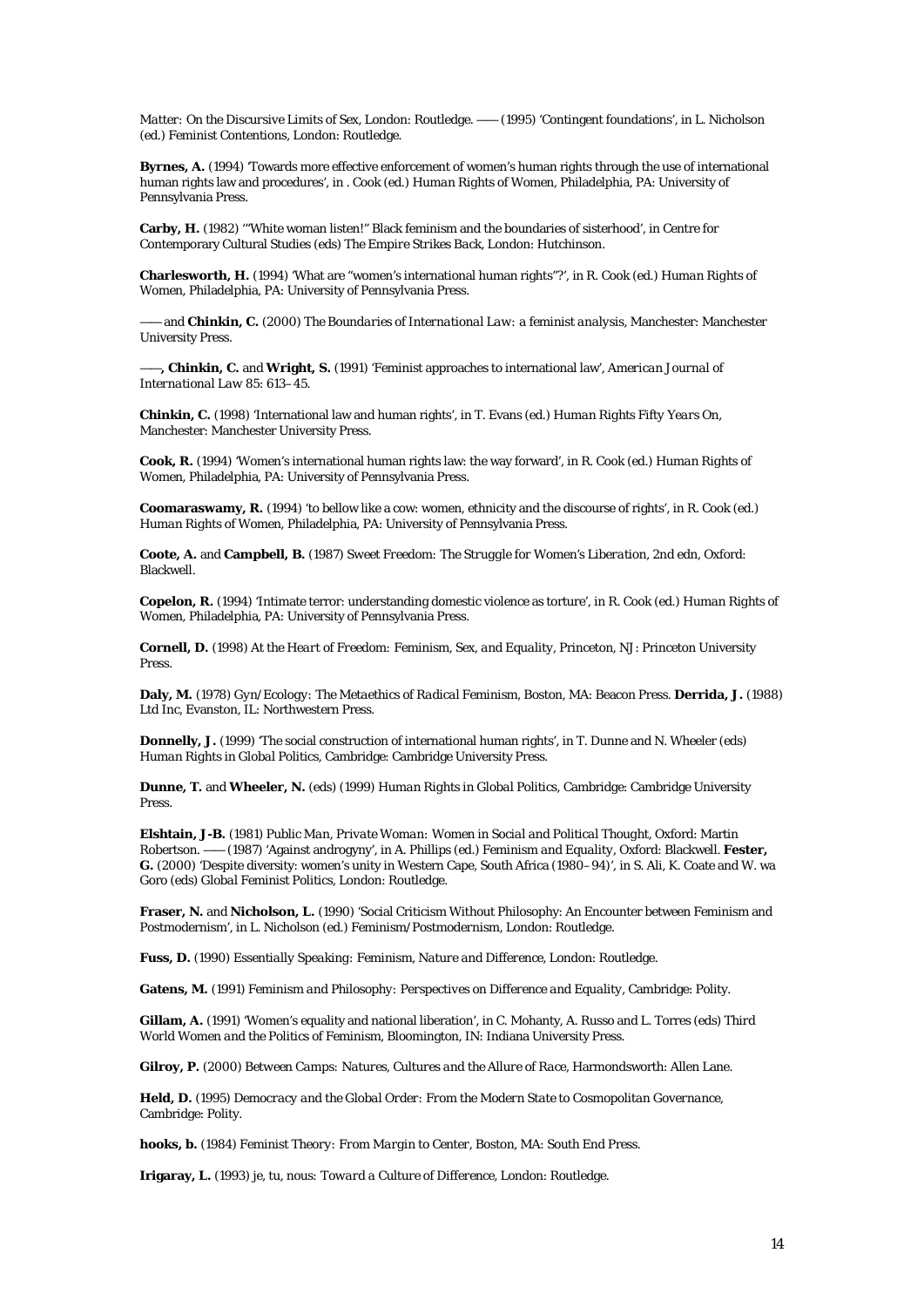**James, S.** (1994) 'Challenging patriarchal privilege through the development of international human rights'. *[Women's Studies International Forum](http://www.ingentaconnect.com/content/external-references?article=/0277-5395%5E28%5E2917:6L.563%5Baid=2845182%5D)* 17(6): 563–78.

**Johnson-Odim, C.** (1991) 'Common Themes, Different Contexts: Third World Women and Feminism', in C. Mohanty, A. Russo and L. Torres (eds) *Third World Women and the Politics of Feminism*, Bloomington, Indiana: Indiana University Press.

**Jordan, G.** and **Weedon, C.** (1991) *Cultural Politics: Class, Gender, Race and the Postmodern World*, Oxford: Blackwell.

**Keck, M.** and **Sikkink, K.** (1998) *Activists beyond Borders: Transnational Advocacy Networks in International Politics*, Ithaca, NY: Cornell University Press.

**Kemp, A., Madlala, N., Moodley, A.** and **Salo, E.** (1995) 'The dawn of a new day: rede� ning South African feminism', in A. Basu (ed.) *The Challenge of Local Feminisms: Women's Movements in Global Perspective*, Boulder, CO: Westview Press.

**Kerr, J.** (ed.) (1993) *Ours by Right: Women's Rights as Human Rights*, London: Zed Books.

**Kymlicka, W.** (1995) *Multicultural Citizenship: A Liberal Theory of Minority Rights*, Oxford: Oxford University Press.

**Lauren, P. G.** (1998) *The Evolution of International Human Rights*, Philadelphia, PA: University of Pennsylvania Press.

**LaViolette, N.** and **Whitworth, S.** (1994) 'No safe haven: sexuality as a universal right and gay and lesbian activism in international politics', *Millennium* 23(3).

**Lawson, E.** (1996) *Encyclopaedia of Human Rights*, 2nd edn, London: Taylor & Francis.

**Lazreg, M.** (1990) 'Feminism and difference: the perils of writing as a woman on women in Algeria', in M. Hirsch and E. Fox Keller (eds) *Con*� *icts in Feminism*, London: Routledge.

Lind, A. (2000) 'Negotiating boundaries: women's organizations and the politics of restructuring in Ecuador', in M. Marchand and A. Runyan (eds) *Gender and Global Restructuring: Sightings, Sites and Resistances*, London: Routledge.

**Lovibond, S.** (1990) 'Feminism and postmodernism', in R. Boyne and A. Rattansi (eds) *Postmodernism and Society*, London: Macmillan.

**Lyotard, J.-F.** (1984) *The Postmodern Condition*, Manchester: Manchester University Press.

**Mahoney, K.** (1994) 'Canadian approaches to equality rights and gender equity in the courts', in R. Cook (ed.) *Human Rights of Women*, Philadelphia, PA: University of Pennsylvania Press.

**Mohanty, C.** (1991) 'Under Western eyes: feminist scholarship and colonial discourses', in C. Mohanty, A. Russo and L. Torres (eds) *Third World Women and the Politics of Feminism*, Bloomington, IN: Indiana University Press.

**Morgan, R.** (ed.) (1984) *Sisterhood Is Global*, New York: Anchor Press.

**Narayan, U.** (1997) *Dislocating Cultures: Identities, Traditions and Third World Feminism*, London: Routledge.

**Nash, K.** (1998) *Universal Difference: Feminism and the Liberal Undecidability of 'Women'*, London: Macmillan. **Nicholson, L.** (ed.) (1990) *Feminism/Postmodernism*, London: Routledge.

**Noddings, N.** (1984) *Caring: A Feminine Approach to Ethics and Moral Education*, Berkeley, CA: University of California Press.

**Okin, S.** (1999) 'Is multiculturalism bad for women?', in J. Cohen, M. Howard and M. Nussbaum (eds) *Is Multiculturalism Bad for Women?*, Princeton, NJ: Princeton University Press.

**Pateman, C.** (1989) 'feminist critiques of the public/private dichotomy', in *The Disorder of Women: Democracy, Feminism and Political Theory*, Cambridge: Polity.

**Peters, J.** and **Wolper, A.** (eds) (1995) *Women's Rights, Human Rights: International Feminist Perspectives*, London: Routledge.

**Peterson, V. S.** and **Parisi, L.** (1998) 'Are women human? It's not an academic question', in T. Evans (ed.) *Human*